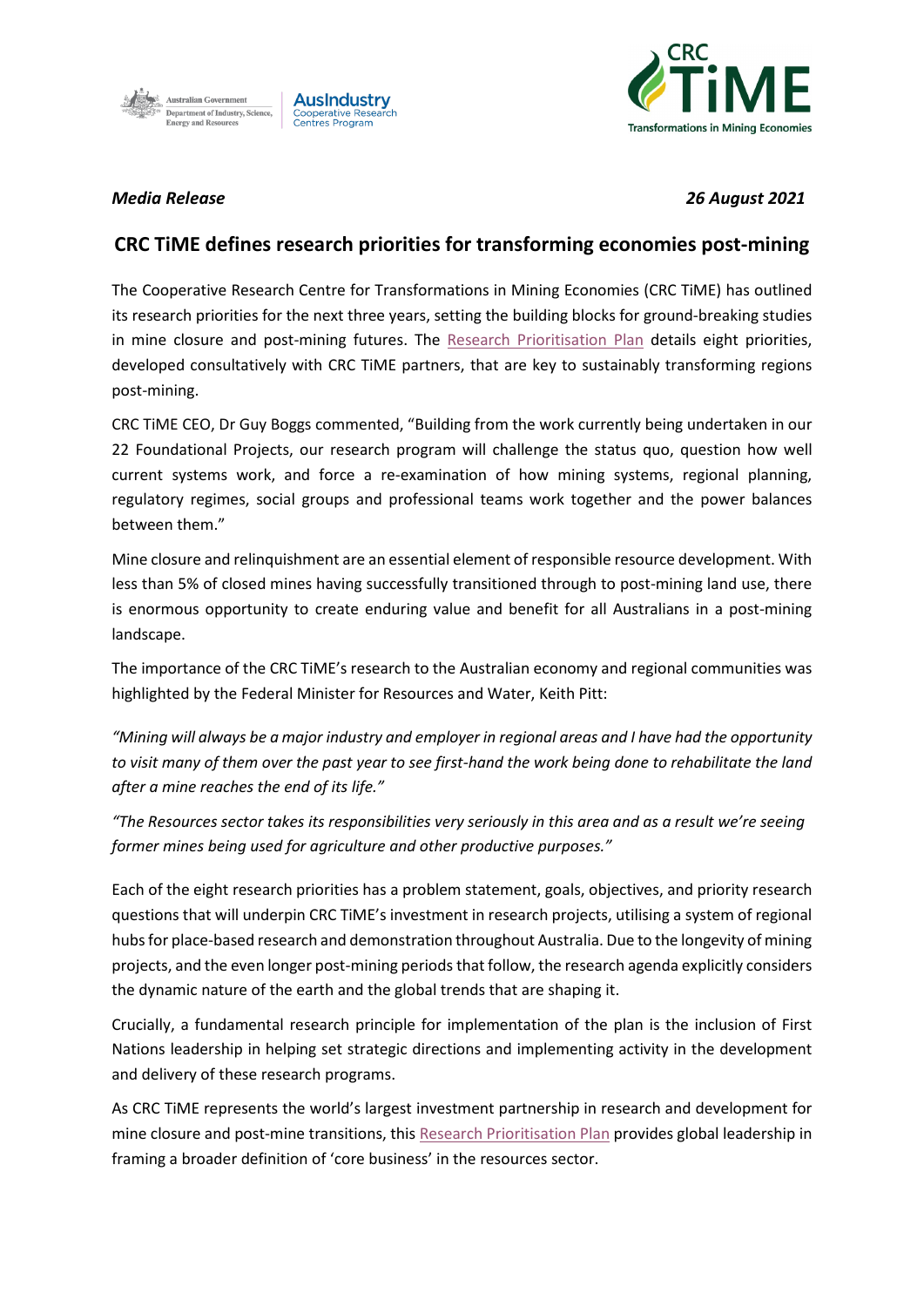



"*How companies of the present embrace this challenge of integrating planning for a post-mining future will determine the industry's future license to operate. It is incumbent upon all of us to work towards this broader and more integrated approach to the mining industry*," Dr Bruce Kelley, Chair, CRC TiME, said.

CRC TiME receives grant funding from the Australian Government through the Cooperative Research Centre Program.

**-ENDS –**

Guy Boggs Jane Stacey **08 9263 9813 0412 159 433**



Media Enquiries: **Chief Executive Officer Communications Manager [info@crctime.com.au](mailto:info@crctime.com.au) [jane.stacey@crctime.com.au](mailto:jane.stacey@crctime.com.au)**

## **About Us**

The Cooperative Research Centre for Transformations in Mining Economies (CRC TiME) brings together over 70 leading mining and mining service companies, regional development organisations, State and Commonwealth governments, research partners, community and indigenous groups. Our unique coalition brings scale and coordinated investment into innovative research that addresses the complex challenges underpinning mine closure and relinquishment.

CRC TiME receives grant funding from the Australian Government through the Cooperative Research Centre Program.

**We acknowledge the traditional custodians across all the lands on which we live and work, and we pay our respects to Elders both past and present.**

## CRC TiME West Coast Office

WA Trustees Building Level 2, 133 St Georges Terrace Perth WA 6000

Kindly hosted by The University of Western Australia

## CRC TiME East Coast Office

Level 4, Sir James Foots Building (No. 47A) Corner of College Rd and Staff House Rd St Lucia QLD 4072